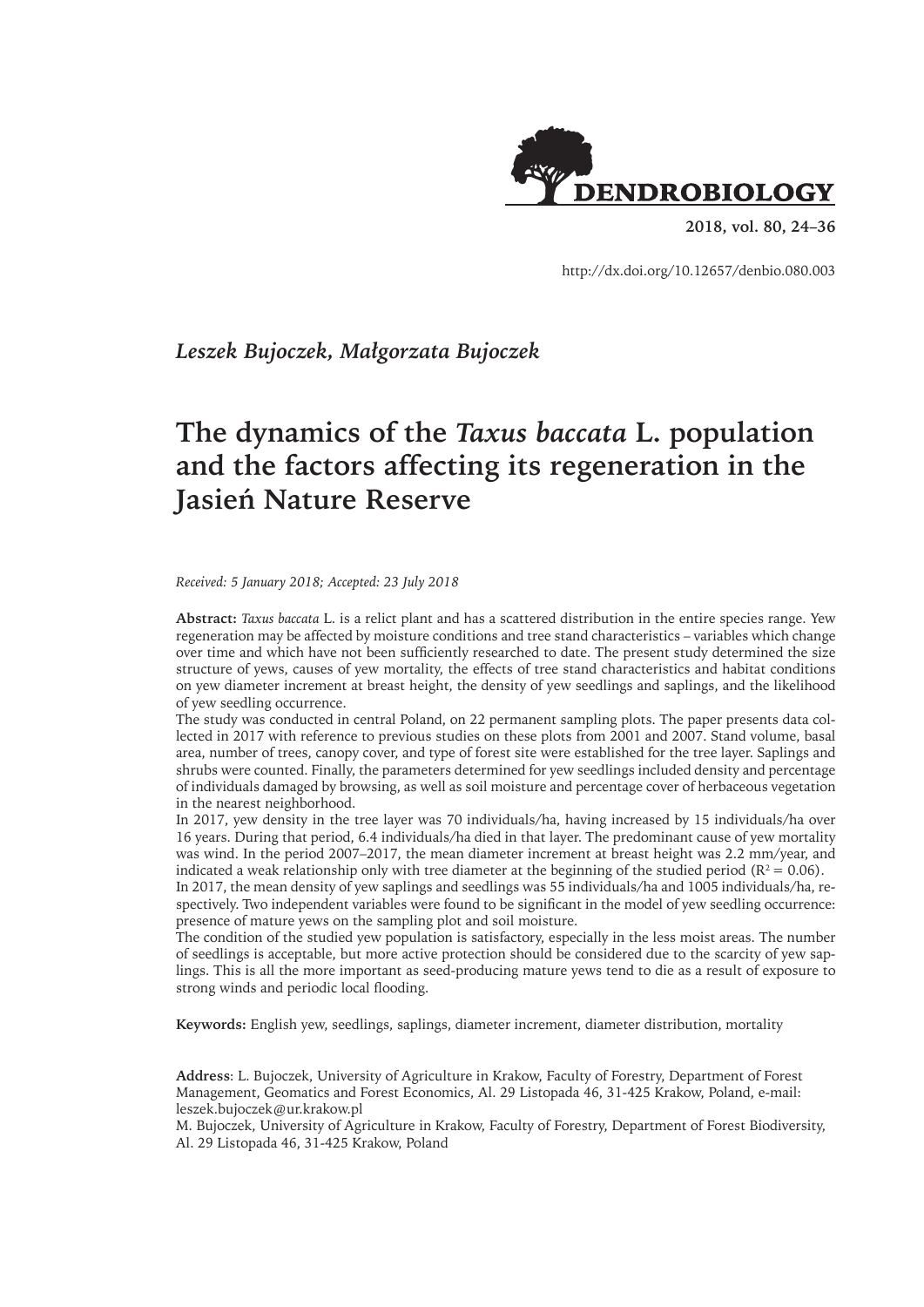## **Introduction**

The English yew (*Taxus baccata* L.) is a slow-growing but long-lived species (Pridnya, 2002). Its optimum growth conditions include fertile humus-rich loamy sand and loam soils with good hydrological and aeration properties. It does not grow well on dry, nutrient-poor sandy soils or on excessively wet or peaty soils (Bugała, 1975).

Within its natural range, it is thought to be threatened, being locally extinct or declining (Thomas & Polwart, 2003; Kassioumis et al., 2004; Dhar et al., 2006; Ruprecht et al., 2010; Iszkuło et al., 2016). The underlying causes of yew decline include human pressure, excessive shading, browsing, poor competitive ability, changes in water table depth, droughts, fungal infections, and competition from other species (Iszkuło, 2001; Thomas & Polwart, 2003; Frydel & Nawrocka-Grzeskowiak, 2009; Iszkuło et al., 2012a; Iszkuło et al., 2014; Devaney et al., 2015; Garbarino et al., 2015). Many studies on this tree species emphasize its poor regeneration and a scarcity of saplings in natural stands (Gieruszyński, 1961; Iszkuło & Boratyński, 2006; Ruprecht et al., 2010). There are far fewer data on the development of local populations or the scale of regeneration (Seidling, 1999; Giertych, 2000; Dhar et al., 2006).

Under natural conditions, the yew rarely forms pure forest stands and is typically scattered among other species. In the vertical structure of tree stands, it typically occurs in the lower layers, under the canopy of other species (Król & Gołąb, 1996). Light conditions have a significant effect on the survival, growth and development of plants, with adaptation processes leading to modifications in leaf morphology (Wyka et al., 2008; Devaney et al., 2015). Yew is a very shade tolerant species (Thomas & Polwart, 2003), but there is considerable variation in its mortality under similarly low light conditions (e.g., Iszkuło, 2010; Perrin & Mitchell, 2013). The absence of yew seedlings is often attributed to the dense shade cast by the canopies of mature trees (Svenning & Magård, 1999). On the other hand, yew seedlings are susceptible to photoinhibition if exposed to full light (Robakowski & Wyka, 2009). In turn, saplings and mature yews can tolerate high light availability (Thomas & Polwart, 2003; Myking et al., 2009). In summary, the response of yews to light depends on their age and/or developmental stage (Devaney et al., 2015).

It is likely that climate change will pose an increasing threat to yews (Thomas & Garcia-Marti, 2015). The range of the species covers Europe, Algeria, and Anatolia; within Europe it extends from the Azores to southern Norway and Sweden in the north, and as far as northern Iran in the east (Hultén & Fries, 1986). Across the majority of the yew range overall temperature and precipitation changes over the next century will probably have little effect by themselves on the growth of new trees. In turn, at the southern end of the yew range and in the drier areas of the north of its range, the likely causes of yew retreat are increased evapotranspiration and reduced water availability. While on wetter northern sites climatic conditions are more favorable, yew spread is nevertheless restricted due to poorer reproduction attributable to population fragmentation, reduced pollen production, and limited seed movement (Thomas & Garcia-Marti, 2015). Researchers have also addressed the effects of climate change on the occurrence of strong winds damaging tree stands (Seidl et al., 2014; Trapp & Hoogewind, 2016). Windthrows may significantly affect local yew populations by reducing their size (Baluta & Mowszowicz, 1966). Nevertheless, despite the fact that the yew generally forms small populations, the species is highly vigorous and the mortality of adult individuals in the studied areas is rather low (Adamczyk, 2011; Katsavou & Ganatsas, 2012).

In Poland, the yew is scattered among numerous stands, most of which are located in the Pomeranian Lakeland, Silesia, Lesser Poland, and Subcarpathia, as well as in the Holy Cross (Świętokrzyskie) Mountains. Yews grow in coniferous or mixed stands usually consisting of beech, fir, oak, hornbeam, lime, and spruce (Król & Gołąb, 1996). Currently, moist coniferous forests and alder swamp forests with an abundance of yews are very rare. However, paleobotanical studies on the Mazovian Interglacial indicate that during that period the yew may have been the dominant species in such habitats (Krupiński et al., 2004).

Substantial research efforts are now under way to elucidate the diversity and genetic variability of yews in different regions (Zarek, 2009; Nawrocka-Grześkowiak et al., 2015; Zarek, 2016; Litkowiec et al., 2018). This is significant with a view to appropriate selection of propagation material for further production and is associated with the implementation of a yew protection and restoration program introduced by the Decision of the General Director of State Forests (2006). Currently, the species is subject to partial conservation by the Directive of the Minister of the Environment (2014), while a decade ago it was still strictly protected, being entered in the Polish Red Book of Plants as vulnerable (Kruszelnicki, 2001).

The pressure of various factors on a yew population depends on the specific features of a given area, being considerably modified by different habitats, protection statuses, and stand characteristics. Repeated measurements of the same yew trees over a long period of time afford an understanding of population dynamics, as well as the growth of individuals, their survivorship, and causes of mortality. In addition, the determination of the habitat and stand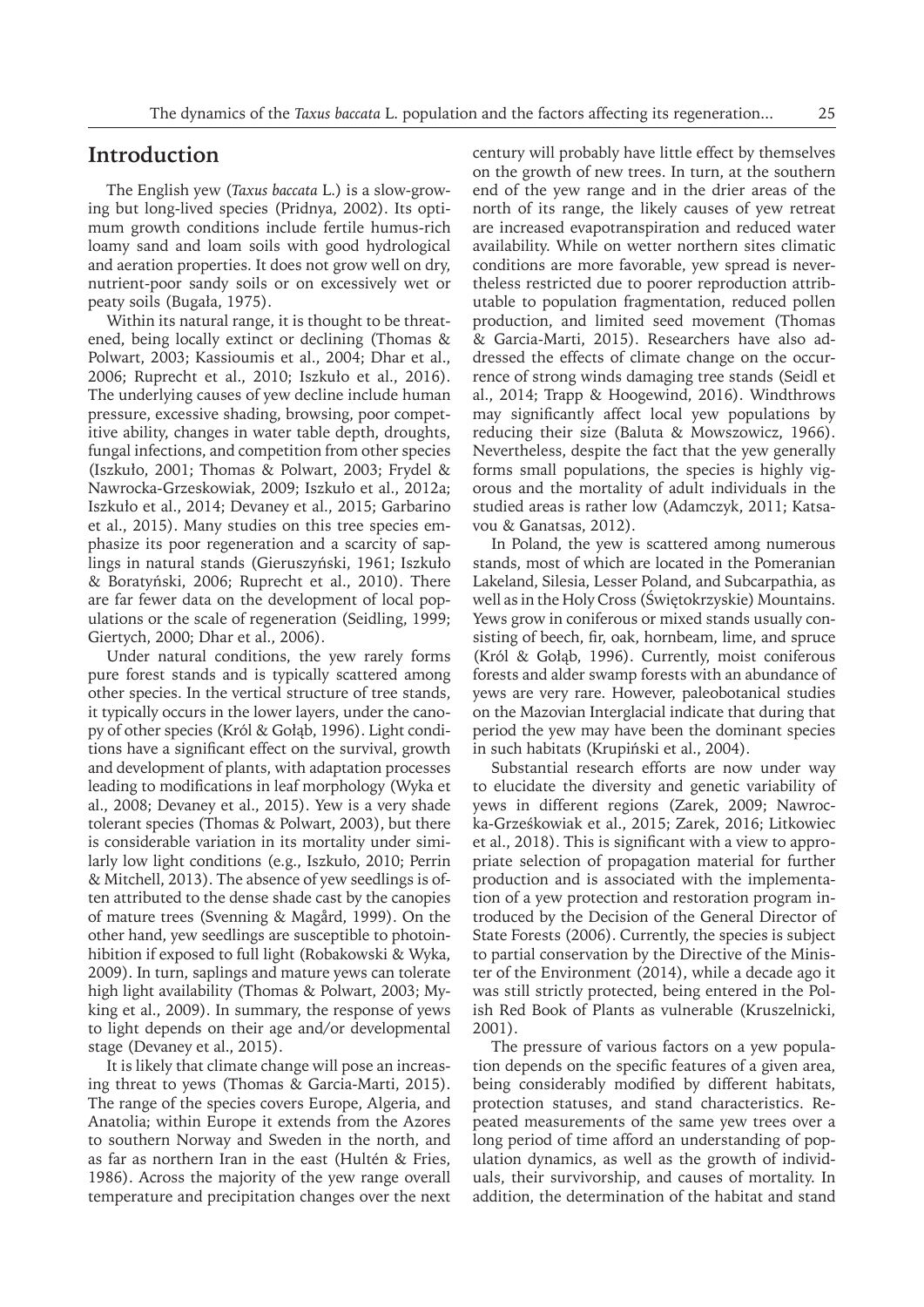characteristics influencing regeneration and the occurrence of yew seedlings enables optimization of protection measures. The main objectives of the presented study were to investigate the following processes in a yew population at a local level over a 16-year period of observation: (i) changes in yew diameter structure; (ii) the dynamics of diameter increments; (iii) the causes of mature yew mortality; (iv) yew regeneration density, and (v) the factors affecting the likelihood of regeneration.

# **Materials and methods**

## **Study area**

The study involved the Jasień Nature Reserve located in central Poland (50°59'55.1"N, 19°33'56.8"E, Fig. 1). The reserve, with a forest area of 19.33 ha, was established in 1958 to conserve a natural stand of the English yew. Its soils mainly fall into two categories: degraded podzols on wet, strongly gleyed loose sands, and boggy soils. The two identified types of forest sites are moist coniferous forest (5.44 ha) and alder swamp forest (13.89 ha). The former is dominated by *Pinus sylvestris* L. and *Betula pendula* Roth, and the latter by *Alnus glutinosa* (L.) Gaertn (Plan of Forest Management, 1984; Bujoczek et al., 2009). Plant associations are not specified for the moist coniferous forest area, while in the remaining part of the nature reserve the vegetation represents

two partially overlapping communities: *Circaeo-Alnetum* OBERD. 1953 and *Carici elongatae-Alnetum*  KOCH 1926 (Mowszowicz & Urbanek, 1960; Urbanek, 1960). However, it should be noted that the plant associations in the studied area are not very distinct, which caused some problems with phytosociological identification. The reserve partially borders on fish ponds and due to capillary rise the water table remains very high (0.3–0.6 m below surface). In addition, parts of the reserve are occasionally flooded by the streams that run through them.

The yew population in this area was studied several times during the 20th century. Data from the beginning of that century indicate numerous yews on the site, but approximately 100 years ago many trees with a diameter at stump of 14–37 cm were felled, with 4000–6000 mostly young individuals remaining within the boundary of today's reserve (Malitowski, 1922). The tree stand continued to be devastated by the local inhabitants and grazing cattle, and numerous yews were damaged by the harsh winter of 1928/29. As a result, subsequent works reported a decline in the number of yews, with only 361 identified in 1930 (Kotkowski, 1930). The situation did not improve until the area was brought under official protection and fenced in result of Decision of Minister of Forestry and Wood Industry (1958), which prevented further cattle grazing in this area. In 1959, there were 1912 individuals higher than 50 cm, but only 3 had a diameter at breast height (DBH) greater than 7 cm, with the largest one being 11 cm wide



Fig. 1. The study area and location, and size of sampling plots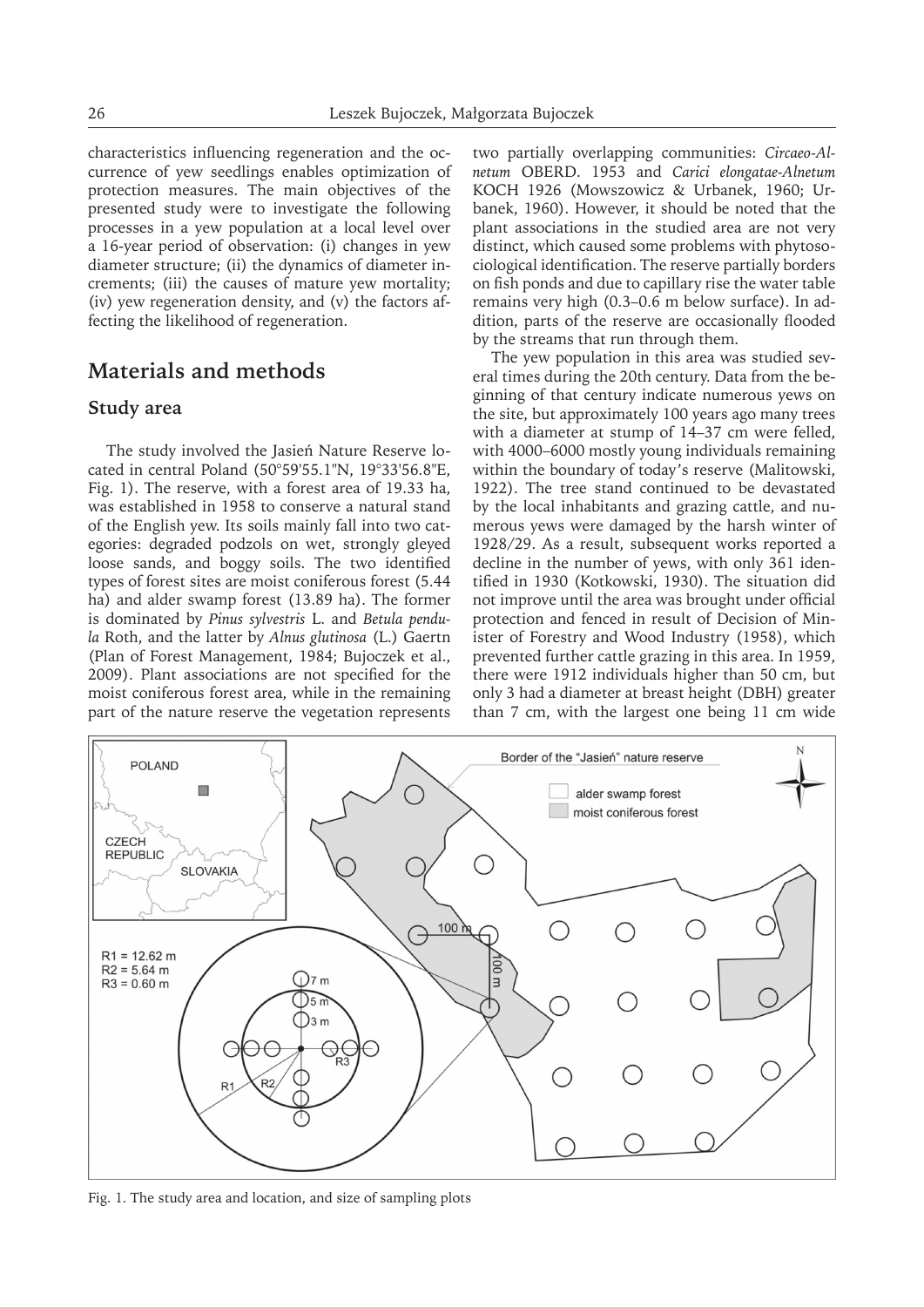(Mowszowicz & Urbanek, 1960). Finally, it should be noted that there is no literature information on when the fence was eventually torn down (with no extant remains). The reserve, according to its status, is currently under active protection (Decision of the Regional Director of the Environment Protection 2013), but since the beginning of our research, we have not observed any treatments in this area.

## **Field study**

Measurements were conducted in 2017 in the Jasień Nature Reserve as a continuation of studies from 2001 and 2007 (Bujoczek et al., 2009). The tree layer was defined as all individuals with DBH  $\geq$  7 cm (which are hereafter referenced as "mature trees", especially as concerns yews). The polar coordinates and DBH of all trees were measured on 22 permanent sampling plots with an area of 0.05 ha each (R1 in Fig. 1). DBH was measured with an accuracy of 1 mm, with the arm of the caliper always facing the center of the sampling plot to ensure comparability between studies. The light conditions of the yew canopy cover were estimated visually as a percentage from 0% to 100% for each sampling plot, with a resolution of 5%. Canopy cover was understood as the part of the sampling plot covered by the vertical projection of tree crowns on a horizontal plane. Using reference data from the 2001 and 2007 measurements, trees which reached a DBH of 7 cm during the 2001–2007 and 2007–2017 observation periods, respectively, as well as those which died for whatever reason during that time, were recorded. Probable causes of yew mortality were determined based on their appearance and situation on the surface. In the case of downed trees, their position with respect to one another was considered. Flooding was deemed the cause of yew mortality if the dead trees were found in an inundated area and no damage to the stem or crown was identified. Such determinations were made on the basis of records from several field visits and observations of small groups of dead yews in flooded areas also outside sampling plots.

In each of the 22 sampling plots, 0.01 ha concentric circles (R2 in Fig. 1) were designated, within which saplings and shrubs (of all species including yew with a height of  $> 0.5$  m and DBH  $< 7$  cm) were counted. Saplings and shrubs were classified into three size groups: less than 1.3 m high, with DBH 0.1–3.9 cm, and with DBH 4–6.9 cm. Also, the height of trees with DBH  $\geq$  7 was measured within a circle with a diameter R2 using a Vertex IV device, with the measurements rounded off to the nearest 1 m. In 2017, 264 additional subplots with a diameter of 1.2 m (R3 in Fig. 1) were established to study yew seedlings (12 subplots per sampling plot). Yew seedlings (with a height  $\leq$  0.50 cm) were classified into the following size classes by height: less than 10 cm; 11–20 cm; 21–30 cm; 31–40 cm; and 41–50 cm. Furthermore, it was recorded whether or not a given yew seedling was damaged by browsing. The seedling count was accompanied by a study of herbaceous vegetation to evaluate percentage ground cover by the various species. Based on ecological indicator values for the vascular plants of Poland, each species was assigned a soil moisture value on a 6-point scale (Zarzycki et al., 2002): dry, fresh, moist, wet, aquatic (no species was found for very dry conditions).

#### **Data analysis**

Each sampling plot was ascribed a forest site type based on a habitat map (Plan of Forest Management, 1984). Tree volume for trees growing within a circle with the diameter R2 was calculated using volume tariffs developed on the basis of trees for which DBH and height were measured. The volume of those trees was read from tables (Czuraj, 1990). Based on those trees, curves representing the relationship between DBH and volume were plotted for the various tree species. This relationship was used to determine the volume of the remaining trees, for which only DBH was known. The calculation procedure and the formulas used are given in the work of Warcicki (2001).

Changes in the DBH structure of yew trees were analyzed using data from three consecutive measurements conducted in 2001, 2007, and 2017. The yews in the tree layer which died in the observation periods 2001–2007 and 2007–2017 were characterized by their DBH from the beginning of a given period.

The DBH increment for individual yews was determined as the difference between the 2017 and 2007 measurements, and expressed in mm. The effects of stand and habitat characteristics on the diameter increment were evaluated using a multiple regression model with the variables listed in Table 1.

Spearman rank correlations were used to assess relationships between all independent variables for a given sampling plot (stand volume, basal area, tree density, canopy cover, sapling and shrub density, number of English yews in the tree layer, soil moisture, and herbaceous vegetation density).

Yew seedling density was analyzed for the various height classes. The significance of differences was evaluated using the Kruskal–Wallis test. The factors affecting the likelihood of seedling occurrence on a given plot were analyzed using logistic regression analysis (Larose, 2008). Each of the 22 sampling plots was considered to be a separate component for which the presence or absence of yew seedlings was indicated as 1 and 0, respectively. The subplots were located close to one another, and a similar composition of the herbaceous vegetation indicated similar site conditions. Thus, data from 12 subplots were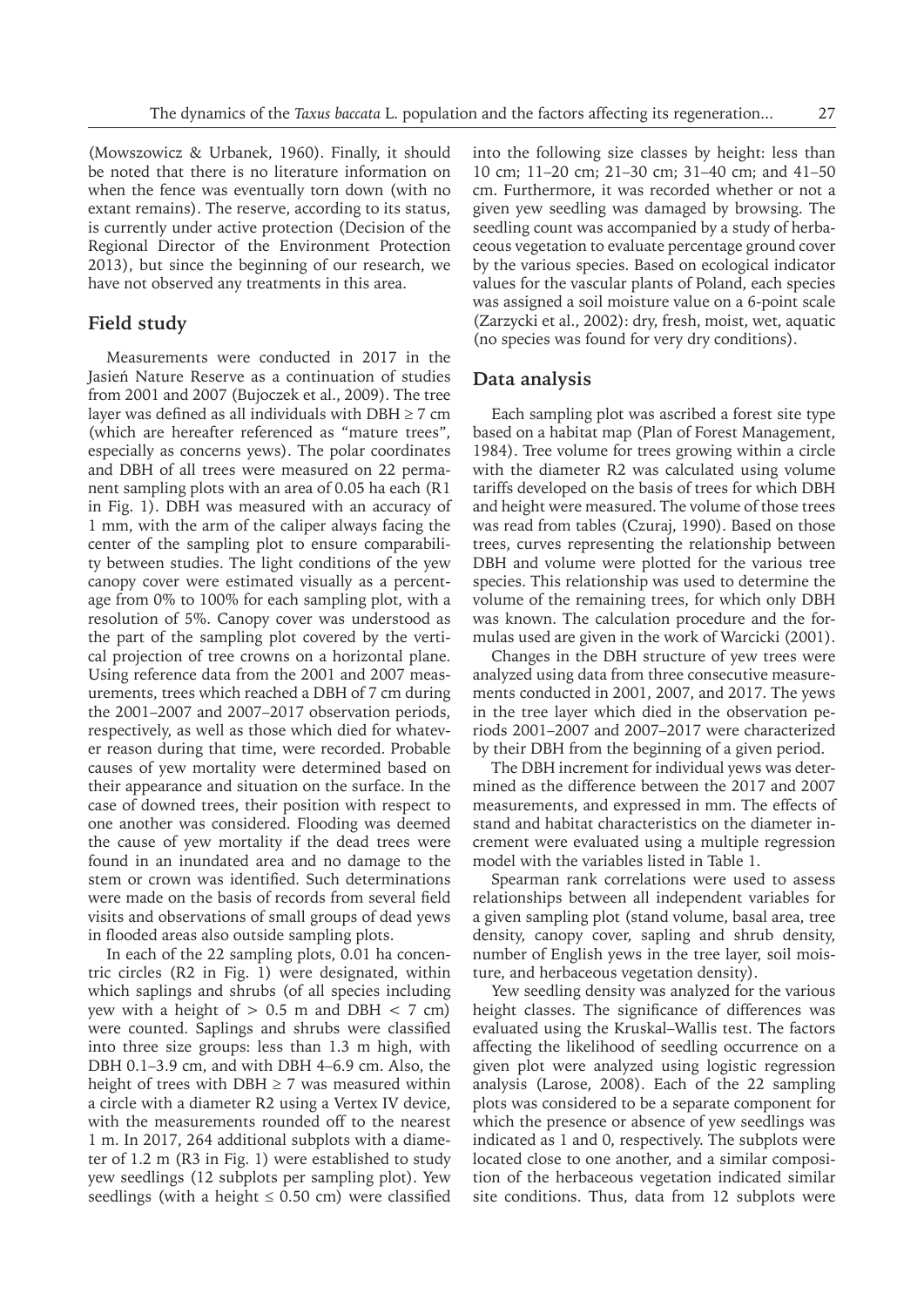| Variable                                                                                          | Mean (Standard deviation)                                    | Min-Max       | Model <sup>2</sup> |  |
|---------------------------------------------------------------------------------------------------|--------------------------------------------------------------|---------------|--------------------|--|
| Stand volume in 2007 $\lceil m^3 \text{ ha}^{-1} \rceil$                                          | 420 (84)                                                     | 283-590       | R:DI               |  |
| Stand volume in 2017 $\lceil m^3 \text{ ha}^{-1} \rceil$                                          | 478 (93)                                                     | 337-682       | R:DI               |  |
| Basal area of stand in 2007 $\lceil m^2 \text{ ha}^{-1} \rceil$                                   | 38.3(6.7)                                                    | $26.7 - 51.4$ | R:DI               |  |
| Basal area of stands in 2017 $\lceil m^2 \text{ ha}^1 \rceil$                                     | 41.4(7.1)                                                    | $28.5 - 58.5$ | R:DI               |  |
| Stand density in 2007 [trees ha <sup>-1</sup> ]                                                   | 756 (271)                                                    | 380-1360      | R:DI               |  |
| Stand density in 2017 [trees ha <sup>-1</sup> ]                                                   | 722 (245)                                                    | 320-1120      | R:DI               |  |
| Sapling and shrub density in 2017 [individuals ha <sup>-1</sup> ]                                 | 16150 (8756)                                                 | 6000-45300    | R                  |  |
| Canopy cover in 2017 [%]                                                                          | 49 (15)                                                      | $20 - 75$     | R:DI               |  |
| Diameter of English yew in 2007 [cm]                                                              | 10.7(3.1)                                                    | $7.0 - 23.3$  | DI                 |  |
| Habitat conditions                                                                                | Type of site: moist coniferous forest and alder swamp forest |               |                    |  |
| Soil moisture based on herbaceous vegetation <sup>1</sup>                                         | 70.1 (32.4)                                                  | $0 - 100$     | R                  |  |
| Herbaceous vegetation density [%]                                                                 | 73.2 (20.4)                                                  | $40 - 100$    | R                  |  |
| Number of mature yews per sampling plot [trees/0.05 ha <sup>-1</sup> ]                            | 3.5(4.4)                                                     | $0 - 16$      | R                  |  |
| Presence of mature yews in the tree layer<br>Dichotomous variable: $0$ – absence; $1$ – presence. |                                                              |               |                    |  |

Table 1. Stand characteristics for 22 sampling plots

1 The variable "soil moisture" expresses the ground cover proportion of herbaceous plants characteristic of moist, wet, and aquatic sites (Zarzycki et al., 2002) as compared to plants typical of the less moist sites.

2 Variables used in developing models for: R – regeneration; DI – diameter increment at breast height.

combined at the plot level. In this way, one mean value was obtained for herbaceous vegetation representing its density, as well as soil moisture, for each of the 22 sampling plots. Based on ecological indicator values for the vascular plants of Poland, each species was assigned a soil moisture value on a 6-point scale (Zarzycki et al., 2002), with  $2 - dry$ ,  $3 - fresh$ ,  $4$ moist, 5 – wet, 6 – aquatic (no species had a moisture value of 1 – very dry and also very few species were assigned to the extreme moisture conditions, that is, 2 – dry and 6 – aquatic). Some species with greater tolerance for moist conditions were described as 3–4 – fresh-moist or 4–5 – moist-wet. The soil moisture variable used in statistical analysis expresses the ground cover proportion of species characteristic of moist, wet, and aquatic sites as compared to plants typical of the less moist sites, that is, dry, fresh, and fresh-moist. The resulting soil moisture variable ranged from 0% (no plants characteristic of moist, wet, or aquatic sites on the sampling plot) to 100% (all plants on the sampling plot were characteristic of such sites). The sampling plots were also described in terms of variables characterizing the tree stand, saplings and shrubs (Table 1). A model was built using the step-wise forward method and the odds ratio was calculated. An increase or decrease in independent variables by one unit increased or decreased the likelihood of yew seedling occurrence by the odds ratio. The independent variables were tested for the presence of intercorrelations. Cox–Snell coefficients, Nagelkerke values, and the Hosmer–Lemeshow test were used as quality characteristics of the model (Introduction to SAS, 2007; Larose, 2008). A successful classification test was carried out on the basis of those observations that were used to estimate the parameters of the model (Menard, 2001). Calculations were performed using STATISTICA 13 software.

## **Results**

In 2017, the stand was characterized by a volume of 478 m3 /ha at a tree density of 722 individuals/ha (Table 1). The tree layer was found to consist of 16 species. The most abundant of them in the moist coniferous forest were: *Pinus sylvestris* (41% share in stand volume), *Betula pendula* (33%), *Alnus glutinosa* (9%), *Quercus* sp. (7%), and *Picea abies* (L.) H. Karst. (6%). In the alder swamp forest, the main species were: *Alnus glutinosa* (82%), *Betula pendula* (6%), *Acer pseudoplatanus* L. (5%), and *Picea abies* (3%). The mean density of saplings and shrubs in the reserve was 16150 individuals/ha. The density of yews with DBH  $\geq$  7 cm was 70.0  $\pm$  19.0 ( $\pm$  standard error) individuals/ha. No significant correlations were found between the independent variables describing the tree stand and the number of yews on the sampling plots (Table 2). Since 2001, yew density has increased on average by 15.5 individuals/ha. Over that time, an average of 21.8 individuals/ha were recruited from the sapling layer to the



Fig. 2. Number of yews which died on the sampling plots in the years 2001–2017 and causes of their mortality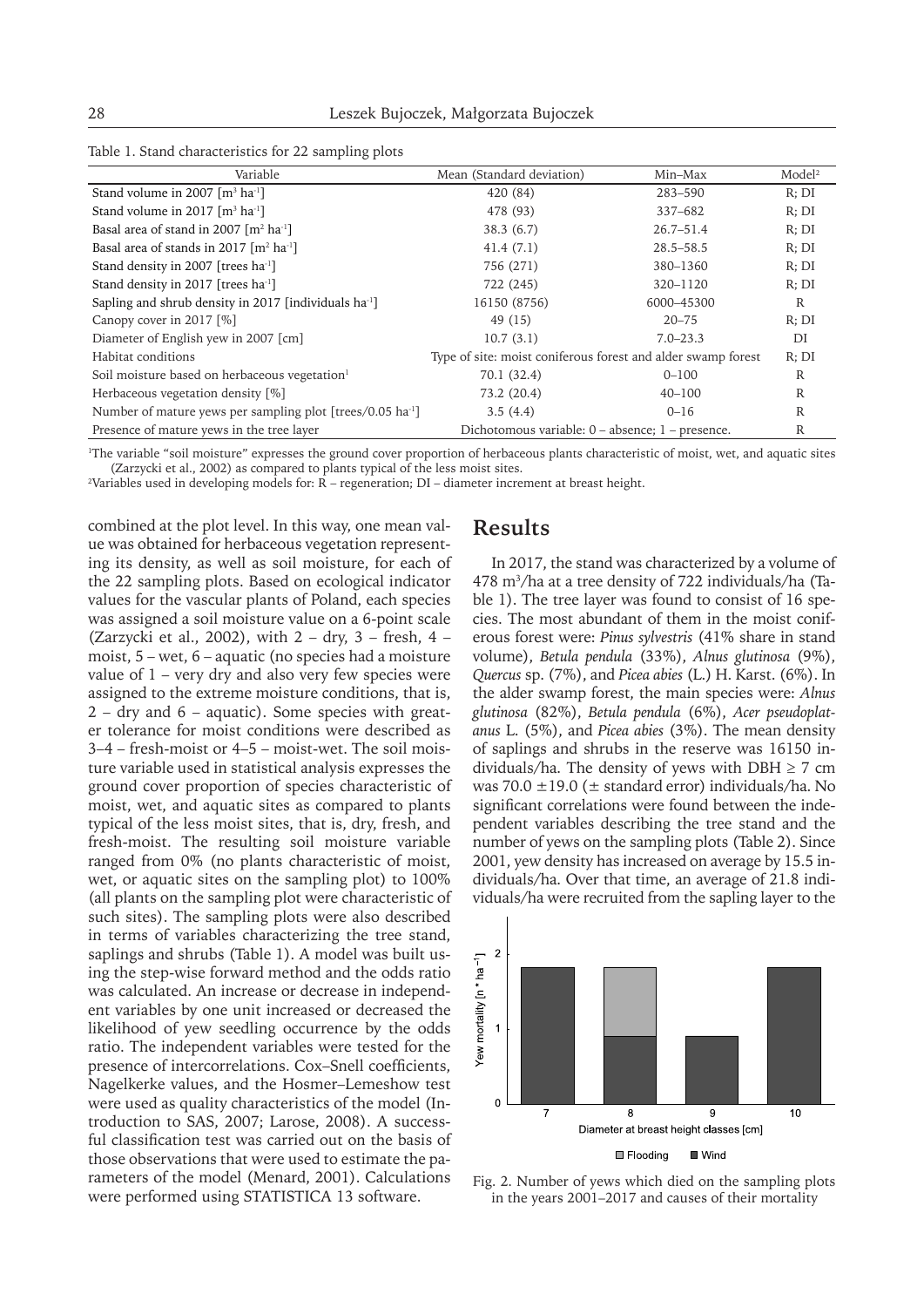|                                                                       | Stand<br>volume<br>2007 | Stand<br>volume<br>2017 | Number<br>of trees<br>2007 | Number<br>of trees<br>2017 | Basal area<br>2007 | Basal<br>area<br>2017 | Sapling<br>and<br>shrub<br>density | Canopy<br>cover<br>2017 | Number<br>of yews<br>$(DBH \geq 7)$<br>cm) | Soil moisture<br>based on<br>herbaceous<br>vegetation <sup>1</sup> |
|-----------------------------------------------------------------------|-------------------------|-------------------------|----------------------------|----------------------------|--------------------|-----------------------|------------------------------------|-------------------------|--------------------------------------------|--------------------------------------------------------------------|
| Stand volume<br>2017                                                  | $0.92***$               |                         |                            |                            |                    |                       |                                    |                         |                                            |                                                                    |
| Number of<br>trees 2007                                               | $-0.12$                 | $-0.02$                 |                            |                            |                    |                       |                                    |                         |                                            |                                                                    |
| Number of<br>trees 2017                                               | $-0.26$                 | $-0.15$                 | $0.95***$                  |                            |                    |                       |                                    |                         |                                            |                                                                    |
| Basal area<br>2007                                                    | $0.82***$               | $0.85***$               | 0.28                       | 0.16                       |                    |                       |                                    |                         |                                            |                                                                    |
| Basal area<br>2017                                                    | $0.60**$                | $0.79***$               | $0.47*$                    | 0.40                       | $0.84***$          |                       |                                    |                         |                                            |                                                                    |
| Sapling and<br>shrub density                                          | 0.38                    | 0.32                    | $-0.18$                    | $-0.31$                    | 0.22               | 0.06                  |                                    |                         |                                            |                                                                    |
| Canopy cover<br>2017                                                  | 0.04                    | 0.21                    | 0.35                       | 0.38                       | 0.08               | 0.34                  | $-0.27$                            |                         |                                            |                                                                    |
| Number of<br>yews (DBH $\geq$<br>$7$ cm)                              | $-0.21$                 | $-0.27$                 | 0.26                       | 0.29                       | $-0.09$            | $-0.16$               | 0.11                               | 0.15                    |                                            |                                                                    |
| Soil moisture<br>based on<br>herbaceous<br>$v$ egetation <sup>1</sup> | $0.60**$                | $0.44*$                 | $-0.13$                    | $-0.25$                    | $0.52**$           | 0.20                  | 0.37                               | $-0.44*$                | $-0.13$                                    |                                                                    |
| Herbaceous<br>vegetation<br>density                                   | $0.59**$                | 0.42                    | $-0.25$                    | $-0.31$                    | $0.47*$            | 0.15                  | $0.50*$                            | $-0.47*$                | $-0.19$                                    | $0.86***$                                                          |

Table 2. Spearman correlation matrix of variables (characteristics of 22 sampling plots)

Significance: \*\* $p < 0.05$ , \*\* $p < 0.01$ , \*\*\* $p < 0.001$ .<sup>1</sup> The variable "soil moisture" expresses the ground cover proportion of herbaceous plants characteristic of moist, wet, and aquatic sites (Zarzycki et al., 2002) as compared to plants typical of the less moist sites.



Fig. 3. Diameter at breast height structure of English yews; data from 2001 according to Warcicki (2001) and from 2007 according to Bujoczek et al. (2009)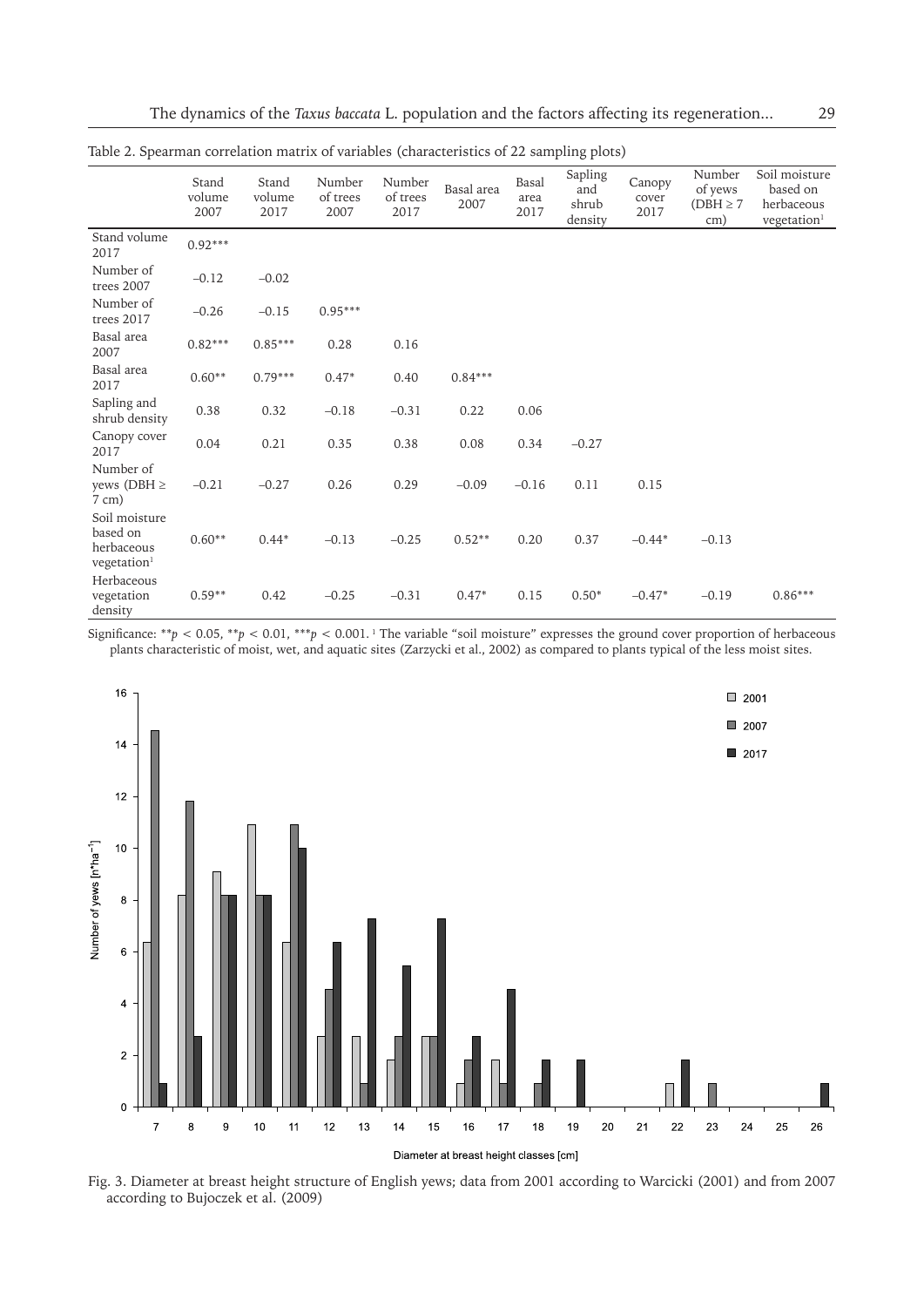

Fig. 4. Relationship between 2007 DBH values and diameter increments in 2007–2017 (y = 0.0848x + 1.2443; R<sup>2</sup> = 0.06;  $p < 0.05$ ;  $n = 70$ )

tree layer, while 6.4 individuals/ha died. The causes of mortality were periodic flooding and, indirectly, wind, as large uprooted trees of other species impacted the nearby yews with a DBH of 7–10 cm (Fig. 2).

Over the 16 years of study, the change in the yew diameter structure was pronounced, with a declining number of the thinnest individuals and an increasing density of yews with  $DBH > 12$  cm, especially in the years 2007–2017 (Fig. 3). The maximum recorded DBH of a yew was 26 cm (in 2017). In the 2007– 2017 period, the mean DBH increment was  $2.2 \pm 0.1$ mm/year. Multiple regression analysis did not find the independent variables describing the tree stand and habitat (Table 1) to have a significant effect on the diameter increment. The only independent predictor of the dependent variable was yew DBH at the beginning of the observation period, that is, in 2007  $(p < 0.05)$ , with thicker yews exhibiting a slightly greater increment than thinner ones. However, the regression coefficient  $R^2$  for the model was 0.06, which means that it largely depended on variables not contained in the analysis (Fig. 4).

Some herbaceous vegetation species were found in both forest types, but most of them had a considerably greater presence in one or the other forest type. The most abundant herbaceous plants mainly occurring in the moist coniferous forest were: *Anemone nemorosa* L. (species found in 4 out of 22 sampling plots)*, Galeobdolon luteum* Huds. emend. Holub (3), *Mercurialis perensis* L. (5), *Oxalis acetosella* L. (6), *Pteridium aquilinum* (L.) Kuhn (4), and *Vaccinium* sp. (6)*.* The species typically found in the alder swamp forest were: *Aegopodium podagraria* L. (9), *Berula erecta* (Huds.) Coville (3),

*Caltha palustris* L. (4), *Carex* sp*.* (14), *Cardamine amara*  L. (4), *Chrysosplenium alternifolium* L. (7), *Cirsium oleraceum* (L.) Scop. (5), *Crepis paludosa* L. (7), *Geum rivale* L. (8), *Lycopus europaeus* L. (7), *Lysimachia* sp. (9), *Juncus* sp. (12), *Mentha aquatica* L. (3), *Myosotis palustris*  L. (11), *Peucedanum palustre* (L.) Moench (3), *Solanum dulcamara* L. (3), *Urtica dioica* L. (5), and *Viola palustris*  L. (2). Other species, which were equally abundant in both forest types, were: *Dryopteris* sp. (8), *Hedera helix* L. (12), *Rubus* sp*.* (16).

Yew regeneration was found in half of the 22 sampling plots, all of which featured seedlings, and three additionally revealed yew saplings. The mean density of saplings was  $55 \pm 41$  individuals/ha. All saplings were more than 1.3 m high, with DBH mostly between 4.0 and 6.9 cm. However, in this case differences in density between size classes were not statistically different as the vast majority of sampling plots revealed no yew saplings (Kruskal–Wallis test  $H =$ 3.0,  $p > 0.05$ ). The seedling density was  $1005 \pm 334$ individuals/ha, with 90% of the seedlings being less than 10 cm high, and none of them exceeding 30 cm (Fig. 5). Differences in density were statistically significant between seedlings less than 10 cm high and the other groups (Kruskal–Wallis test  $H = 36.3$ , *p* < 0.001). Considerable browsing damage, probably caused by cervids, was evident: it affected all seedlings in the 21–30 cm height category, 70% in the 11–20 cm category, and 30% in the < 10 cm category.

The likelihood of yew seedling occurrence was found to be significantly influenced by: the presence of mature yews in the tree layer, soil moisture, and the density of herbaceous vegetation, with the latter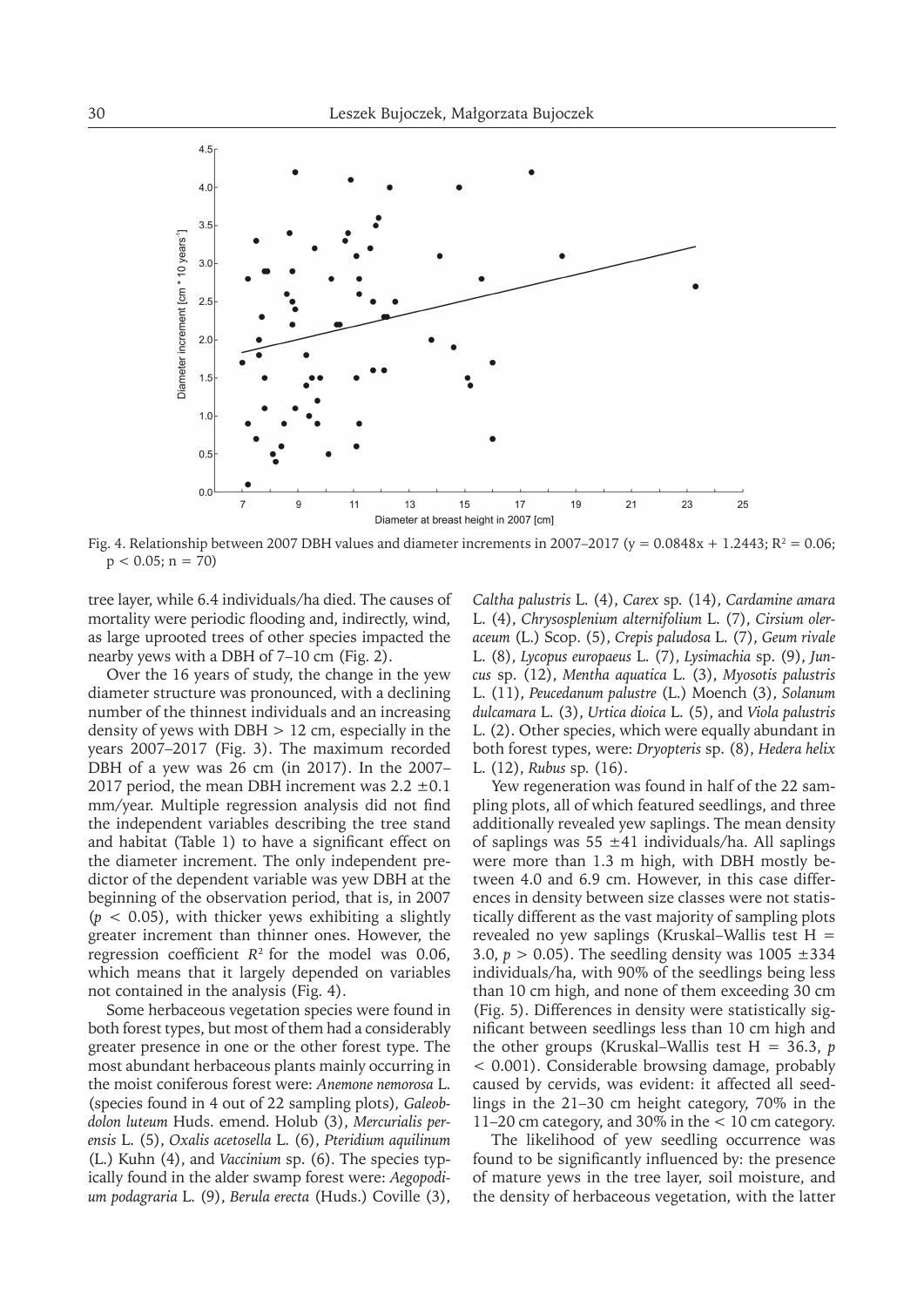

Fig. 5. Density of English yew regeneration in 2017

two variables being strongly intercorrelated. Thus, the model included two independent values, which improved its quality (Table 3). The likelihood of seedling occurrence increased in the presence of mature yews on the sampling plot, which was a dichotomous variable (0–1), but it was not affected by the number of yews on the plot. The other significant variable was soil moisture, determined on the basis of herbaceous vegetation. The greater the proportion of plants with moist, wet, and aquatic moisture indicators on the sampling plot, the lower the likelihood of seedling occurrence. While the independent variables describing tree stand characteristics did not directly improve the model, it should be noted that they did exert an influence on the significant variables affecting the occurrence yew seedlings. The soil moisture variable exhibited positive correlations with such stand features as stand volume and a negative association with canopy cover. Herbaceous vegetation density exhibited strong positive correlations with stand volume and sapling and shrub density, and a negative association with canopy cover (Table 2).

## **Discussion**

The yew is a tree that has long been threatened in Europe despite some localized increases. Yew populations are subjected to various local environmental influences. The site conditions in the studied Jasień Nature Reserve are mostly determined by high water table levels and the streams flowing through it, making it a mosaic of areas with varying degrees of soil moisture. This has a significant effect both on the species composition of trees, shrubs, and herbaceous vegetation, as well as on the development of the yew population. While the overall size of the latter has not changed considerably over the past several decades (Mowszowicz & Urbanek, 1960; Bujoczek et al., 2009), a gradual rise in yew dimensions has been noted. Indeed, in the years 2001–2017 the number of yews in the tree layer has substantially increased (by 15 individuals/ha). However, the low sapling density shows that the recruitment of yews to the tree layer will stall in the near future, and so in the long term the yew population may decline.

Table 3. Logistic regression results for the likelihood of English yew seedlings occurrence within sampling plots

| Independent variable                                         | $\beta$ (standard error) | Wald's chi-square | Odds ratio (95% confidence interval) |       |
|--------------------------------------------------------------|--------------------------|-------------------|--------------------------------------|-------|
| Presence of mature<br>yews on sampling plot                  | 4.575(2.274)             | 4.046             | 97.04 (1.12-8375.30)                 | 0.044 |
| Soil moisture based on<br>herbaceous vegetation <sup>1</sup> | 0.056(0.028)             | 3.964             | $0.945(0.895 - 0.999)$               | 0.046 |
| Intercept                                                    | $-0.787(1.677)$          | 0.220             |                                      | 0.639 |

1 The variable "soil moisture" expresses the ground cover proportion of herbaceous plants characteristic of moist, wet, and aquatic sites (Zarzycki et al., 2002) as compared to plants typical of the less moist sites. Quality characteristics of the model: Likelihood-ratio test:  $\chi^2 = 14.9; p < 0.001$ . Coefficients: Cox–Snell's  $R^2 - 0.492$ , Nagelkerke's  $R^2 - 0.656$ . The model correctly predicted the results in 91% of the cases. Hosmer–Lemeshow test =  $7.94$ ;  $p = 0.338$ .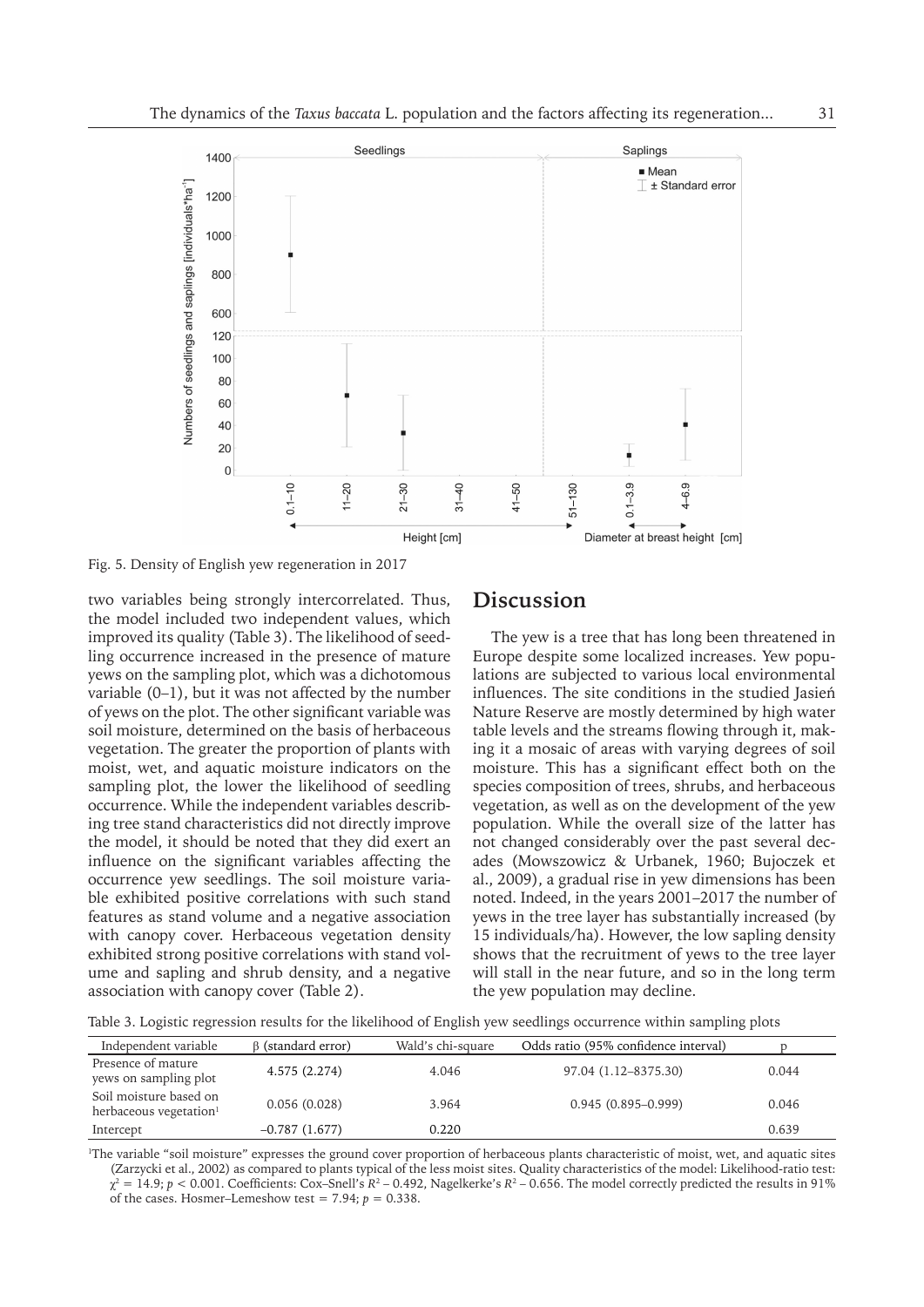An average of 6–7 yews/ha died over the analyzed 16 years. The most significant of the identified mortality causes was strong wind, which toppled large trees onto yews. This was previously described in this area as a factor which may rapidly decimate the yew population. In 1960, a gale caused alder windthrow, which also uprooted 200 yews (Baluta & Mowszowicz, 1966). Climate change seems to intensify extreme weather events (Pryor et al., 2005; Pryor & Barthelmie, 2010), and gale-force winds are increasingly often recorded in Poland. Therefore, in addition to the aforementioned effects of climate change on the yew population in the south of its range resulting from increased drought and fire frequency (Thomas & Garcia-Marti, 2015), the species is likely to suffer considerable damage in the central regions of its range due to intensifying gales. The risk of wind damage can also be reduced to some extent by various forest treatments (Zachara, 2006). For instance, it has been noted that wind-impermeable stand edges cause increased turbulence in the canopy deeper in the stand, which may exacerbate damage. Thus, a properly formed stand margin should consist of strong and tapering trees, whose crowns let air flow into the stand, where wind becomes diffused, with its speed gradually reduced (Zajączkowski, 1991). However, in the case of gale-force winds damage cannot be completely avoided. In particular, shallow-rooted yews are more vulnerable to windthrow, whether direct or indirect (Thomas & Polwart, 2003). Small yew populations, which are critical to the conservation of the species, may be quickly destroyed by wind.

According to Litkowiec et al. (2013), the choice of populations for *ex situ* conservation based solely on their actual size might be misguided as relatively large populations may exhibit a considerable degree of inbreeding and low genetic variation. In turn, much smaller populations may be characterized by low inbreeding and high genetic variability. One should also take into account the role of entire ecosystems with substantial yew presence as habitats for other rare organisms (Chachuła et al., 2016).

The other causes of mortality include excessive soil moisture and periodic flooding, which gradually eliminate yews from the affected sites. Although the problem of yew mortality due to flooding is not serious at the moment, it is potentially a major threat. For example, a large part of the yew reserve in nearby Radomice (Poland) has died as a result of beaver dams (oral communication from the Forest Department). Hydrological conditions may thus significantly modify yew distribution in the studied nature reserve, limiting its occurrence to places where moisture is not excessive. The absence of random distribution and the formation of clusters has been reported for this species from other stands (Hylla & Dobrowolska, 2015). Also in the Jasień Nature

Reserve, yews tend to form clusters rather than a uniform distribution pattern, as described in a previous work (Bujoczek et al., 2009).

Research shows that yew seeds can germinate under the canopy of many tree species, (Giertych, 2000; Bîrsan et al., 2017). However, the type of tree stand also affects the development of ground vegetation, saplings and shrubs, which directly compete with yew seedlings. The studied stand characteristics did not significantly influence the likelihood of yew seedling occurrence, despite taking into consideration data both from 2007, when regeneration was being formed, and the present results, describing the current state of the forest in which the yews grow. Nevertheless, stand characteristics were correlated with the factors which were found to be significant in the developed regression model. Higher soil moisture was associated with lower canopy cover and greater stand volume. That was the case for areas with dominant alders, whose open crowns allowed a substantial amount of light to reach the forest floor and stimulated the growth of ground vegetation. Soil moisture levels for the sampling plots varied markedly from fresh to wet. An increase in the proportion of herbaceous plants on the sampling site with a soil moisture indicator above the fresh–moist level considerably decreased the likelihood of yew seedling occurrence, which was strongly correlated with herbaceous vegetation density. According to Iszkuło et al. (2005), excessive exposure to sunlight may eliminate the youngest seedlings as they may not be able to compete with fast-growing herbs and the seedlings of broad-leaved trees.

Research has shown that the youngest yew seedlings (to 6.0 cm tall) can germinate and grow in very shady conditions within the stand, with the number of yews decreasing in plots with increasing photosynthetic photon flux density (PPFD) (Iszkuło & Boratyński, 2006). Low PPFD under the stand canopy is likely to significantly reduce competition from other plants. Taller yews, with a height of up to 100 cm, are observed most frequently in areas with 2–7% relative PPFD. Thus, the small numbers of older, taller seedlings in deep shade is thought to be associated with a higher mortality rate of seedlings less than 6 cm high without recruitment to the next height class. In the case of the Jasień Nature Reserve, the number of yew seedlings abruptly decreases with increasing height, which also indicates low survivorship. Canopy cover varies moderately, ranging from 20% to 75%. Thus, on the studied site there are no areas that would be densely shaded by the tree layer. However, the layer of saplings and shrubs is very well developed, which may actually exert a positive influence on yew seedlings. Nurse shrubs are known to serve as protection from herbivores (Farris & Filigheddu, 2008). According to Devaney et al. (2014), the density of natural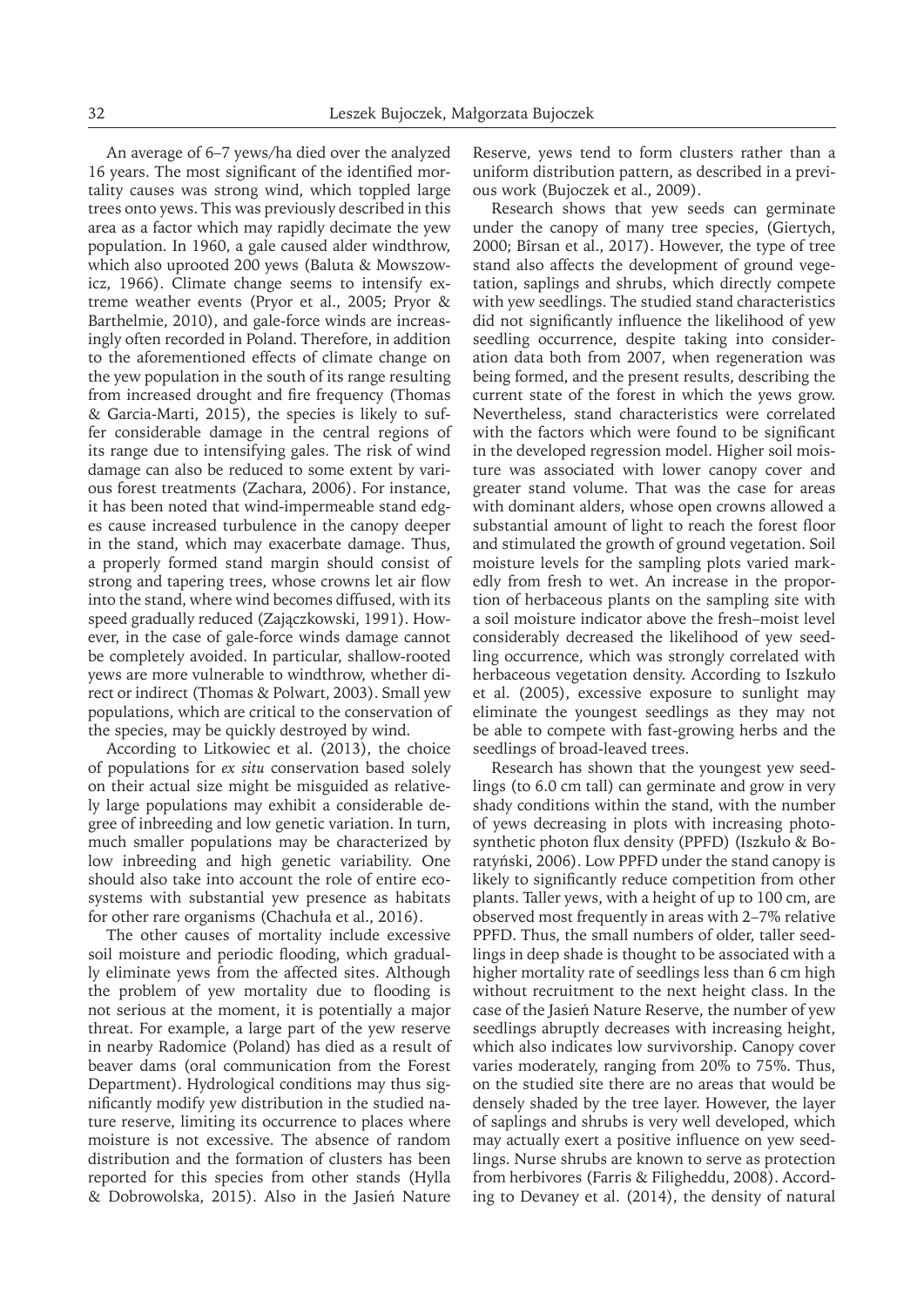young yew regeneration and the abundance of shrubs are positively correlated. Therefore, the relationships between stand characteristics and yew growth are dynamic. Indeed, Devaney et al. (2015) highlighted the importance of considering all life-history stages and multiple traits when evaluating species response to light availability.

The other significant factor is the presence of mature yews in the tree layer, which is non-trivial because yew seed dispersal is also mediated by animals (García et al., 2000; García et al., 2005). A greater number of seedlings in the vicinity of mature trees, rather than far from them, was also found in other sites. For example, in the Bieszczady Mountains, yew seedlings were concentrated exclusively in the neighborhood of larger groups of mature individuals. Apart from that, yew seedlings were recorded only sporadically across the entire nature reserve (Bodziarczyk & Rużyło, 2007). In turn, Devaney et al. (2014) reported that high densities of conspecific adults were negatively related to the recruitment likelihood of yew regeneration and that yew regeneration was reduced beneath conspecific canopies. Since regeneration was the highest in nearby areas, the authors suggested that an intermediate dispersal distance maximized recruitment probability. As a result, areas adjacent to existing yew stands are most likely to represent optimal sites for regeneration. Thus, in the present study, of crucial importance may be the excessive soil moisture in areas neighboring the current locations of mature yews, limiting the spread of yew regeneration and causing its concentration in close proximity of mature yews.

In the studied area, the number of seedlings was moderate. For comparison, in a protected area in the Ukrainian Carpathians, yew seedling density ranged from more than 10 thousand to almost 30 thousand individuals per hectare, depending on the year of study (Iszkuło et al., 2005). However, it should be noted that also the density of yews in the tree layer was several-fold higher in the Ukrainian reserve. In turn, seedling density in the Bieszczady was three times lower (352 individuals/ha) than in the Jasień reserve (Bodziarczyk & Rużyło, 2007). Finally, Dobrowolska et al. (2012) reported values similar to those found in the present work: 133 to 1167 < 0.5 m high individuals per hectare. In addition, in the study of Dobrowolska et al. (2012), the degree of yew regeneration depended on competition from herbaceous vegetation (the greater the percentage ground cover, the smaller the yew regeneration). Nevertheless, it should be noted that in the case of research on seedlings density, of importance is the season during which observations are made. For instance, a seedling survey in autumn and in the spring of the following year gave drastically different results in the Wierzchlas Nature Reserve (Iszkuło et al., 2012b).

Given the current conservation status of the English yew, many authors have observed the need to implement active protection of this species (Iszkuło et al., 2016; Dobrowolska et al., 2017). Thomas & Garcia-Marti (2015) claim that without intervention, the yew will survive by inertia in the short-term, but eventually will become extinct in most areas. Of equal concern is the future loss of old, veteran individuals and the associated biodiversity. Thus, conservation measures should be comprehensive and take into account geographical location and dominant environmental stressors. Given the history of the yew population in the studied nature reserve, the factors influencing it, and the implemented measures, it should be noted that despite high soil moisture the conditions for yew development are favorable. The population may be deemed young and maturing. The yew is a long-lived species and intermittent regeneration is sufficient to replace mature trees. The present regeneration, which is moderate in the lowest layers, is absent for the height range from 0.3 m to 1.3 m. Most of the yew saplings growing out of the herbaceous vegetation layer were browsed. In the mid-20th century, regeneration significantly improved in this area several years after the nature reserve was fenced off, with height increments of up to 15 cm per year (Urbanek, 1960). However, at that time browsing was mostly caused by grazing cattle. In a study of a mixed forest by Kýpeťová et al. (2018), it was found that grazing had a negative significant impact both on the growth rate and needle morphology of saplings. Those damaged by herbivores exhibited approximately a third of the height increment of nongrazed saplings. The influence of deer, can be even stronger in better light condition. After the elimination of grazing, browsed yews had a greater tendency to form a polycormic (multi-stemmed) habit. The authors concluded that lower growth rates, smaller needles, and polycormic stems indicate a strategy of "escaping" herbivory pressure even up to several years after the elimination of deer browsing.

# **Conclusion**

The abundance and survivorship of regeneration are of primary concern in the studied nature reserve. This is all the more important as periodic windthrows deplete the base of seed-producing yews. However, the main problem of this population is not the mortality of old trees, but the absence of recruitment of young individuals to older age classes. While browsing is definitely a significant factor, the effects of the various stand characteristics should be further investigated. Some of those features, such as seedling and shrub density, do not vary considerably across the reserve, which makes it difficult to establish their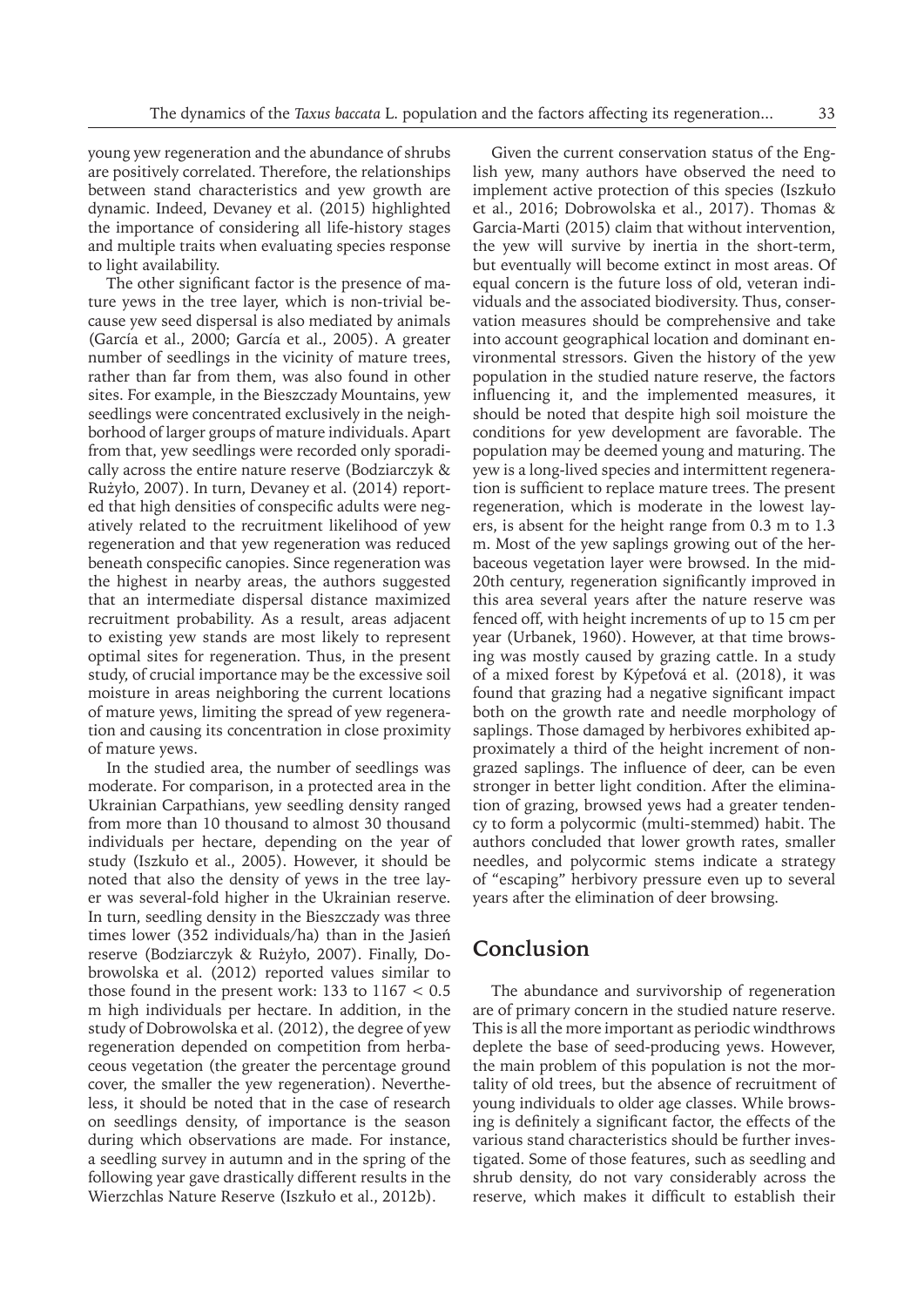influence on yew regeneration. Habitat conditions range from fresh to very wet. Excessive soil moisture and periodic flooding are detrimental to population development. These factors are of major importance given the fact that the studied nature reserve includes several streams and neighbors fish ponds.

## **Acknowledgments**

The authors thank the anonymous Reviewers for their comments, which have greatly contributed to the improvement of an earlier version of this manuscript. This study was financed by the Ministry of Science and Higher Education of the Republic of Poland.

# **References**

- Adamczyk J (2011) Cisy pospolite (*Taxus baccata* L.) w Nadleśnictwie Wipsowo, w obrębie Purda Leśna. Rocznik Polskiego Towarzystwa Dendrologicznego 59: 67–75.
- Baluta R & Mowszowicz J (1966) Rezerwaty leśne województwa łódzkiego. Sylwan 110: 53–64.
- Bîrsan C, Mardari C, Copoţ O & Apăştinei L (2017) Development of *Taxus baccata* L. population under tree canopy in the Tudora Reservation. Acta Oecologica Carpatica 10: 37–50.
- Bodziarczyk J & Rużyło T (2007) Warunki występowania, struktura oraz stan zdrowotny populacji cisa pospolitego *Taxus baccata* L. w rezerwacie przyrody "Cisy na Górze Jawor" w Bieszczadach. Roczniki Bieszczadzkie 15: 163–179.
- Bugała W (1975) Cis pospolity. Monografie popularno naukowe. Nasze drzewa leśne. PWN, Warszawa, Poznań.
- Bujoczek L, Bujoczek M, Przybylska K & Warcicki R (2009) Stan i dynamika cisa pospolitego *Taxus baccata* L. w drzewostanach na siedlisku boru wilgotnego i olsu rezerwatu przyrody "Jasień". Chrońmy Przyrodę Ojczystą 65: 375–384.
- Chachuła P, Bodziarczyk J, Kozubek R, Widlak M, & Siwy M (2016) Grzyby wielkoowocnikowe występujące w lasach jodłowo-bukowych z udziałem cisa pospolitego *Taxus baccata* L. w Polskich Karpatach. Roczniki Bieszczadzkie 24: 53–85.
- Czuraj M (1990) Tablice miąższości kłód odziomkowych i drzew stojących. PWRiL, Warszawa.
- Decision of Minister of Forestry and Wood Industry (1958) Zarządzenie Nr 325 Ministra Leśnictwa i Przemysłu Drzewnego. Nr O.P.-244/119 – Monitor Polski Nr 92 poz. 509.
- Decision of the General Director of State Forests (2006) Zarządzenie nr 29 Dyrektora Generalnego Lasów Państwowych z 30 czerwca 2006 r. w sprawie wprowadzenia w jednostkach organizacyjnych Państwowego Gospodarstwa Leśnego Lasy

Państwowe "Programu ochrony i restytucji cisa pospolitego (*Taxus baccata* L.) w Polsce".

- Decision of the Regional Director of the Environment Protection (2013) Zarządzenie Nr 38/2013 Regionalnego Dyrektora Ochrony Środowiska w Łodzi. Dz. Urz. z 2013 r. poz. 3528.
- Devaney JL, Jansen MAK & Whelan PM (2014) Spatial patterns of natural regeneration in stands of English yew (*Taxus baccata* L.); Negative neighbourhood effects. Forest Ecology and Management 321: 52–60.
- Devaney JL, Whelan PM & Jansen MAK (2015) Light responses of yew (*Taxus baccata* L.); does size matter? Trees 29: 109–118. doi:10.1007/s00468-014- 1095-x.
- Dhar A, Ruprecht H, Klumpp R & Vacik H (2006) Stand structure and natural regeneration of English yew (*Taxus baccata* L.) at Stiwollgraben in Austria. Dendrobiology 56: 19–26.
- Directive of the Minister of Environment (2014) Rozporządzenie Ministra Środowiska z dnia 9 października 2014 r. w sprawie ochrony gatunkowej roślin. Dz.U. 2014 poz. 1409.
- Dobrowolska D, Olszowska G & Niemczyk M (2012) Struktura drzewostanów a populacje cisa pospolitego (*Taxus baccata* L.) w rezerwatach przyrody "Cisy Rokickie" i "Bogdanieckie Cisy". Leśne Prace Badawcze 73: 313–322.
- Dobrowolska D, Niemczyk M & Olszowska G (2017) The influence of stand structure on European yew *Taxus baccata* populations in its natural habitats in Central Poland. Polish Journal of Ecology 65: 369– 384. doi:10.3161/15052249PJE2017.65.3.005.
- Farris E & Filigheddu R (2008) Effects of browsing in relation to vegetation cover on common yew (*Taxus baccata* L.) recruitment in Mediterranean environments. Plant Ecology 199: 309–318.
- Frydel K & Nawrocka-Grzeskowiak U (2009) Cis pospolity (*Taxus baccata* L.) w Nadleśnictwie Kaliska. Zarządzanie Ochroną Przyrody w Lasach 3: 155–161.
- Garbarino M, Weisberg PJ, Bagnara L & Urbinati C (2015) Sex-related spatial segregation along environmental gradients in the dioecious conifer, *Taxus baccata*. Forest Ecology and Management 358: 122–129. doi:10.1016/j.foreco.2015.09.009.
- García D, Zamora R, Hódar JA, Gómez JM & Castro J (2000) Yew (*Taxus baccata* L.) regeneration is facilitated by fleshy-fruited shrubs in Mediterranean environments. Biological Conservation 95: 31–38. doi:10.1016/S0006-3207(00)00016-1.
- García D, Obeso JR & Martínez I (2005) Rodent seed predation promotes differential recruitment among bird-dispersed trees in temperate secondary forests. Oecologia 144: 435–446. doi:10.1007/ s00442-005-0103-7.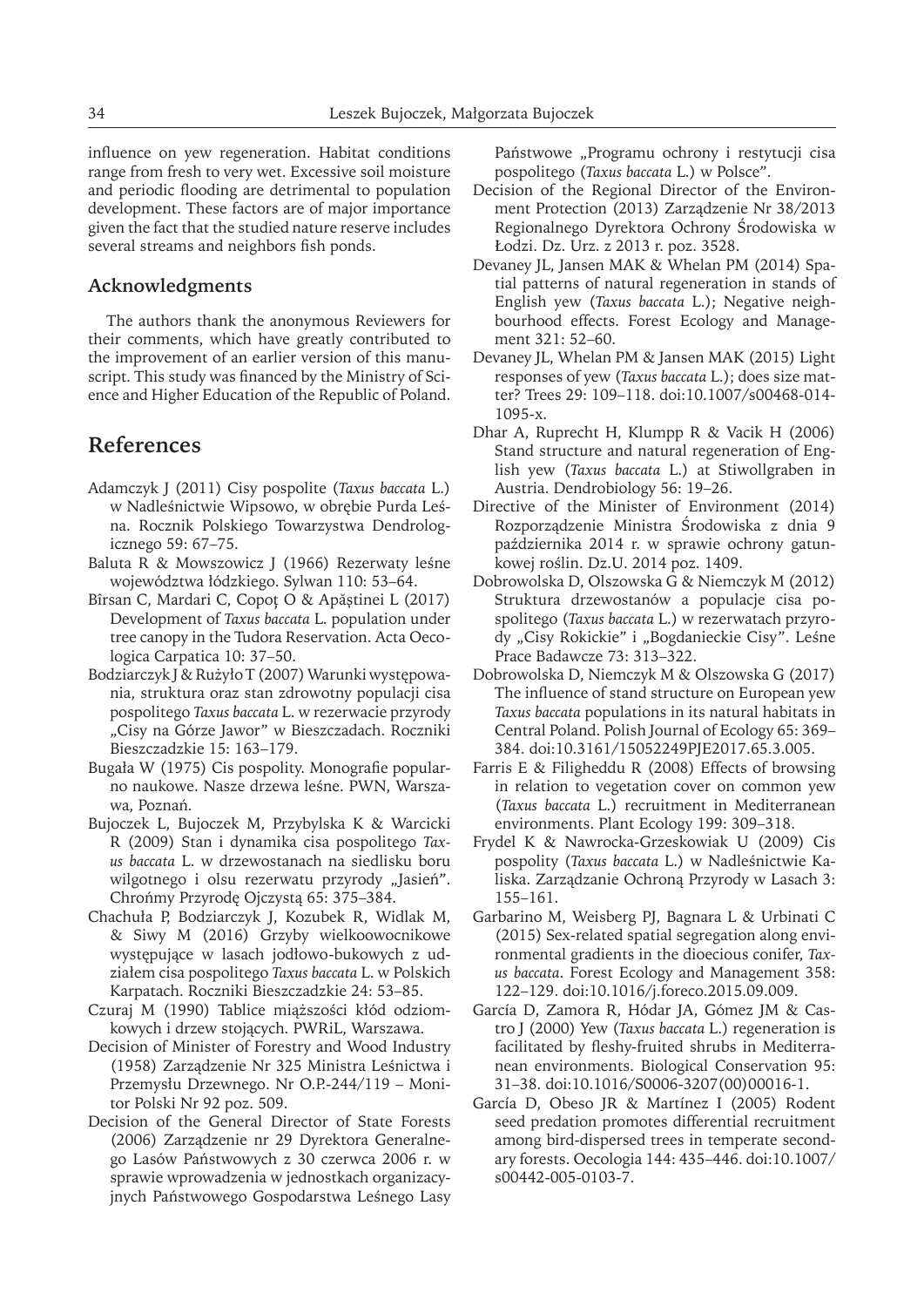- Giertych P (2000) Factors determining natural regeneration of yew (*Taxus baccata* L.) in the Kórnik Arboretum. Dendrobiology 45: 31–40.
- Gieruszyński T (1961) Struktura i dynamika rozwojowa drzewostanów rezerwatu cisowego w Wierzchlesie. Ochrona Przyrody 27: 41–90.
- Hultén E & Fries M (1986) Atlas of North European vascular plants north of the Tropic of Cancer. Koeltz Scientific.
- Hylla W & Dobrowolska D (2015) Rozmieszczenie populacji cisa pospolitego (*Taxus baccata* L.) w rezerwacie "Cisy nad Liswartą". Sylwan 159: 948–957.
- Introduction to SAS (2007) UCLA: Academic Technology Services, Statistical Consulting Group. http://www.ats.ucla.edu/stat/mult\_pkg/faq/general/psuedo\_rsquareds.htm.
- Iszkuło G (2001) The yew (*Taxus baccata* L.) of the Cisowy Jar reserve near Olecko. Dendrobiology 46: 33–37.
- Iszkuło G (2010) Success and failure of endangered tree species: low temperatures and low light availability affect survival and growth of European yew (*Taxus baccata* L.) seedlings. Polish Journal of Ecology 58: 259–271.
- Iszkuło G & Boratyński A (2006) Analysis of the relationship between photosynthetic photon flux density and natural *Taxus baccata* seedlings occurrence. Acta Oecologica 29: 78–84. doi:10.1016/j. actao.2005.08.001.
- Iszkuło G, Boratyński A, Didukh Y, Romaschenko K & Pryazhko N (2005) Changes of population structure of *Taxus baccata* L. during 25 years in protected area (Carpathians, Western Ukraine). Polish Journal of Ecology 53: 13–23.
- Iszkuło G, Didukh Y, Giertych MJ, Jasińska AK, Sobierajska K & Szmyt J (2012a) Weak competitive ability may explain decline of *Taxus baccata*. Annals of Forest Science 69: 705–712. doi:10.1007/ s13595-012-0193-4.
- Iszkuło G, Golimowski R, Lewandowska A, Wachowiak E & Boratyński A (2012b) Zmiany roślinności w rezerwacie "Cisy Staropolskie im. Leona Wyczółkowskiego" koło Wierzchlasu w Borach Tucholskich. Sylwan 156: 163–169.
- Iszkuło G, Nowak-Dyjeta K & Sękiewicz M (2014) Influence of initial light intensity and deer browsing on *Taxus baccata* saplings: a six years field study. Dendrobiology 71: 93–99. doi:10.12657/ denbio.071.009.
- Iszkuło G, Pers-Kamczyc E, Nalepka D, Rabska M, Walas Ł & Dering M (2016) Postglacial migration dynamics helps to explain current scattered distribution of *Taxus baccata*. Dendrobiology 76: 81–89. doi:10.12657/denbio.076.008.
- Kassioumis K, Papageorgiou K, Glezakos T & Vogiatzakis IN (2004) Distribution and stand

structure of *Taxus baccata* populations in Greece; Results of the first national inventory. Ecologia Mediterranea 30: 159–170.

- Katsavou I & Ganatsas P (2012) Ecology and conservation status of *Taxus baccata* population in NE Chalkidiki, northern Greece. Dendrobiology 68: 55–62.
- Kotkowski K (1930) Obecny stan rezerwatu cisowego w Jasieniu koło Radomska. Czasopismo Przyrodnicze 5–7: 188–191.
- Król S & Gołąb W (1996) Bibliografia cisa pospolitego *Taxus baccata* L. w Polsce. Wydawnictwo Sorus, Poznań.
- Krupiński KM, Żarski M & Nawrocki J (2004) Reinterpretacja geologiczno-stratygraficzna osadów interglacjału mazowieckiego w Wylezinie koło Ryk. Przegląd Geologiczny 52: 683–692.
- Kruszelnicki J (2001) *Taxus baccata* L. Cis pospolity: Polish red data book of plants (ed. by R Kazimierczakowa & K Zarzycki) W. Szafer Institute of Botany, Polish Academy of Science, Kraków, pp. 68–70.
- Kýpeťová M, Walas Ł, Jaloviar P & Iszkuło G (2018) Influence of herbivory pressure on the growth rate and needle morphology of *Taxus baccata* L. juveniles. Dendrobiology 79: 10–19. doi:10.12657/ denbio.079.002.
- Larose DT (2008) Data mining methods and models. Wydawnictwo Naukowe PWN, Warszawa.
- Litkowiec M, Plitta BP & Lewandowski A (2013) Znaczenie zmienności genetycznej dla ochrony zasobów genowych cisa pospolitego w Europie. Sylwan 157: 754–760.
- Litkowiec M, Lewandowski A & Wachowiak W (2018) Genetic variation in *Taxus baccata* L.: A case study supporting Poland's protection and restoration program. Forest Ecology and Management 409: 148–160.
- Malitowski J (1922) Las cisowy w Jasieniu. Ochrona Przyrody 3: 58–61.
- Menard S (2001) Applied logistic regression analysis. Sage University Paper Series on Quantitative Applications in the Social Sciences 106. Sage, Thousand Oaks, CA.
- Mowszowicz J & Urbanek H (1960) Obecny stan rezerwatu cisa w Jasieniu pod Radomskiem. Chrońmy Przyrodę Ojczystą 16: 6–14.
- Myking T, Vakkari P & Skrøppa T (2009) Genetic variation in northern marginal *Taxus baccata* L. populations. Implications for conservation. Forestry 82: 529–539.
- Nawrocka-Grześkowiak U, Skuza L & Szućko I (2015) Zmienność genetyczna cisa w wybranych rezerwatach Polski. Sylwan 159: 491–497.
- Perrin PM & Mitchell FJ (2013) Effects of shade on growth, biomass allocation and leaf morpholo-